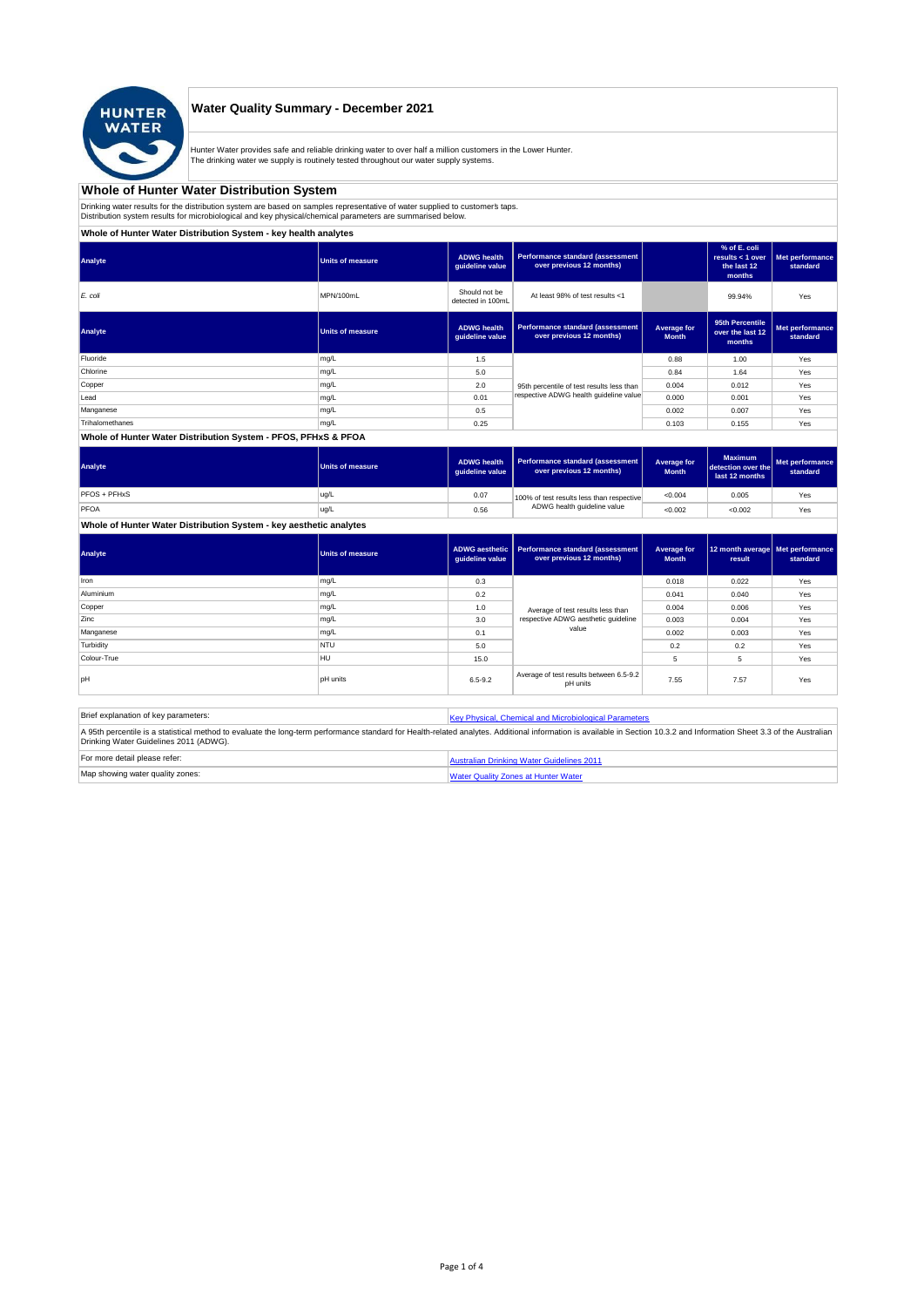# **Water Quality Zones**

| Anna Bay and Nelson Bay Zone - key health analytes |                  |                                       |                                                                     |                             |                                                           |                             |
|----------------------------------------------------|------------------|---------------------------------------|---------------------------------------------------------------------|-----------------------------|-----------------------------------------------------------|-----------------------------|
| Analyte                                            | Units of measure | <b>ADWG health</b><br>guideline value | <b>Performance standard (assessment</b><br>over previous 12 months) |                             | % of E. coli<br>results < 1 over<br>the last 12<br>months | Met performance<br>standard |
| E. coli                                            | MPN/100mL        | Should not be<br>detected in 100mL    | At least 98% of test results <1                                     |                             | 100.00%                                                   | Yes                         |
| Analyte                                            | Units of measure | <b>ADWG health</b><br>guideline value | Performance standard (assessment<br>over previous 12 months)        | Average for<br><b>Month</b> | 95th Percentile<br>over the last 12<br>months             | Met performance<br>standard |
| Fluoride                                           | mg/L             | 1.5                                   |                                                                     | 0.97                        | 1.00                                                      | Yes                         |
| Chlorine                                           | mg/L             | 5.0                                   |                                                                     | 1.20                        | 2.13                                                      | Yes                         |
| Copper                                             | mg/L             | 2.0                                   | 95th percentile of test results less than                           | 0.006                       | 0.012                                                     | Yes                         |
| Lead                                               | mg/L             | 0.01                                  | respective ADWG health quideline value                              | 0.000                       | 0.000                                                     | Yes                         |
| Manganese                                          | mg/L             | 0.5                                   |                                                                     | 0.002                       | 0.005                                                     | Yes                         |
| Trihalomethanes                                    | mg/L             | 0.25                                  |                                                                     | 0.053                       | 0.102                                                     | Yes                         |

**Anna Bay and Nelson Bay Zone - PFOS, PFHxS & PFOA**

| Analyte      | Units of measure | <b>ADWG health</b><br>quideline value | Performance standard (assessment<br>over previous 12 months) | <b>Average for</b><br><b>Month</b> | <b>Maximum</b><br>detection over the<br>last 12 months | Met performance<br>standard |
|--------------|------------------|---------------------------------------|--------------------------------------------------------------|------------------------------------|--------------------------------------------------------|-----------------------------|
| PFOS + PFHxS | ug/L             | 0.07                                  | 100% of test results less than respective                    | < 0.004                            | < 0.004                                                | Yes                         |
| PFOA         | ug/L             | 0.56                                  | ADWG health guideline value                                  | < 0.002                            | < 0.002                                                | Yes                         |

**Anna Bay and Nelson Bay Zone - key aesthetic analytes**

| Analyte     | Units of measure | ADWG aesthetic  <br>guideline value | Performance standard (assessment<br>over previous 12 months) | Average for<br><b>Month</b> | 12 month average   Met performance<br>result | standard |
|-------------|------------------|-------------------------------------|--------------------------------------------------------------|-----------------------------|----------------------------------------------|----------|
| Iron        | mg/L             | 0.3                                 |                                                              | 0.020                       | 0.023                                        | Yes      |
| Aluminium   | mg/L             | 0.2                                 |                                                              | 0.036                       | 0.038                                        | Yes      |
| Copper      | mg/L             | 1.0                                 | Average of test results less than                            | 0.006                       | 0.007                                        | Yes      |
| Zinc        | mg/L             | 3.0                                 | respective ADWG aesthetic quideline                          | 0.004                       | 0.003                                        | Yes      |
| Manganese   | mg/L             | 0.1                                 | value                                                        | 0.002                       | 0.003                                        | Yes      |
| Turbidity   | <b>NTU</b>       | 5.0                                 |                                                              | 0.2                         | 0.2                                          | Yes      |
| Colour-True | HU               | 15.0                                |                                                              |                             | 5                                            | Yes      |
| pH          | <b>pH</b> units  | $6.5 - 9.2$                         | Average of test results between 6.5-9.2<br>pH units          | 7.36                        | 7.47                                         | Yes      |

**Chichester Zone - key health analytes**

| Analyte         | <b>Units of measure</b> | <b>ADWG health</b><br>guideline value | Performance standard (assessment<br>over previous 12 months) |                             | % of E. coli<br>results < 1 over<br>the last 12<br>months | Met performance<br>standard |
|-----------------|-------------------------|---------------------------------------|--------------------------------------------------------------|-----------------------------|-----------------------------------------------------------|-----------------------------|
| E. coli         | MPN/100mL               | Should not be<br>detected in 100mL    | At least 98% of test results <1                              |                             | 100.00%                                                   | Yes                         |
| Analyte         | Units of measure        | <b>ADWG health</b><br>guideline value | Performance standard (assessment<br>over previous 12 months) | Average for<br><b>Month</b> | 95th Percentile<br>over the last 12<br>months             | Met performance<br>standard |
| Fluoride        | mg/L                    | 1.5                                   |                                                              | 0.55                        | 1.00                                                      | Yes                         |
| Chlorine        | mg/L                    | 5.0                                   |                                                              | 0.85                        | 1.50                                                      | Yes                         |
| Copper          | mg/L                    | 2.0                                   | 95th percentile of test results less than                    | 0.005                       | 0.010                                                     | Yes                         |
| Lead            | mg/L                    | 0.01                                  | respective ADWG health quideline value                       | 0.000                       | 0.001                                                     | Yes                         |
| Manganese       | mg/L                    | 0.5                                   |                                                              | 0.001                       | 0.007                                                     | Yes                         |
| Trihalomethanes | mg/L                    | 0.25                                  |                                                              | 0.080                       | 0.142                                                     | Yes                         |

**Chichester Zone - PFOS, PFHxS & PFOA**

| Analyte                                  | Units of measure | <b>ADWG health</b><br>auideline value | <b>Performance standard (assessment</b><br>over previous 12 months) | Average for<br><b>Month</b> | <b>Maximum</b><br>detection over the<br>last 12 months | Met performance<br>standard |
|------------------------------------------|------------------|---------------------------------------|---------------------------------------------------------------------|-----------------------------|--------------------------------------------------------|-----------------------------|
| PFOS + PFHxS                             | ug/L             | 0.07                                  | 100% of test results less than respective                           | < 0.004                     | < 0.004                                                | Yes                         |
| PFOA                                     | ug/L             | 0.56                                  | ADWG health guideline value                                         | < 0.002                     | < 0.002                                                | Yes                         |
| Chichester Zone - key aesthetic analytes |                  |                                       |                                                                     |                             |                                                        |                             |

| Analyte     | <b>Units of measure</b> | ADWG aesthetic<br>guideline value | Performance standard (assessment<br>over previous 12 months) | Average for<br><b>Month</b> | 12 month average Met performance<br>result | standard |
|-------------|-------------------------|-----------------------------------|--------------------------------------------------------------|-----------------------------|--------------------------------------------|----------|
| Iron        | mg/L                    | 0.3                               |                                                              | 0.018                       | 0.019                                      | Yes      |
| Aluminium   | mg/L                    | 0.2                               |                                                              | 0.048                       | 0.039                                      | Yes      |
| Copper      | mg/L                    | 1.0                               | Average of test results less than                            | 0.005                       | 0.006                                      | Yes      |
| Zinc        | mg/L                    | 3.0                               | respective ADWG aesthetic quideline                          | 0.002                       | 0.002                                      | Yes      |
| Manganese   | mg/L                    | 0.1                               | value                                                        | 0.001                       | 0.003                                      | Yes      |
| Turbidity   | <b>NTU</b>              | 5.0                               |                                                              | 0.2                         | 0.2                                        | Yes      |
| Colour-True | <b>HU</b>               | 15.0                              |                                                              | 5                           | 5                                          | Yes      |
| pH          | <b>pH</b> units         | $6.5 - 9.2$                       | Average of test results between 6.5-9.2<br>pH units          | 7.63                        | 7.67                                       | Yes      |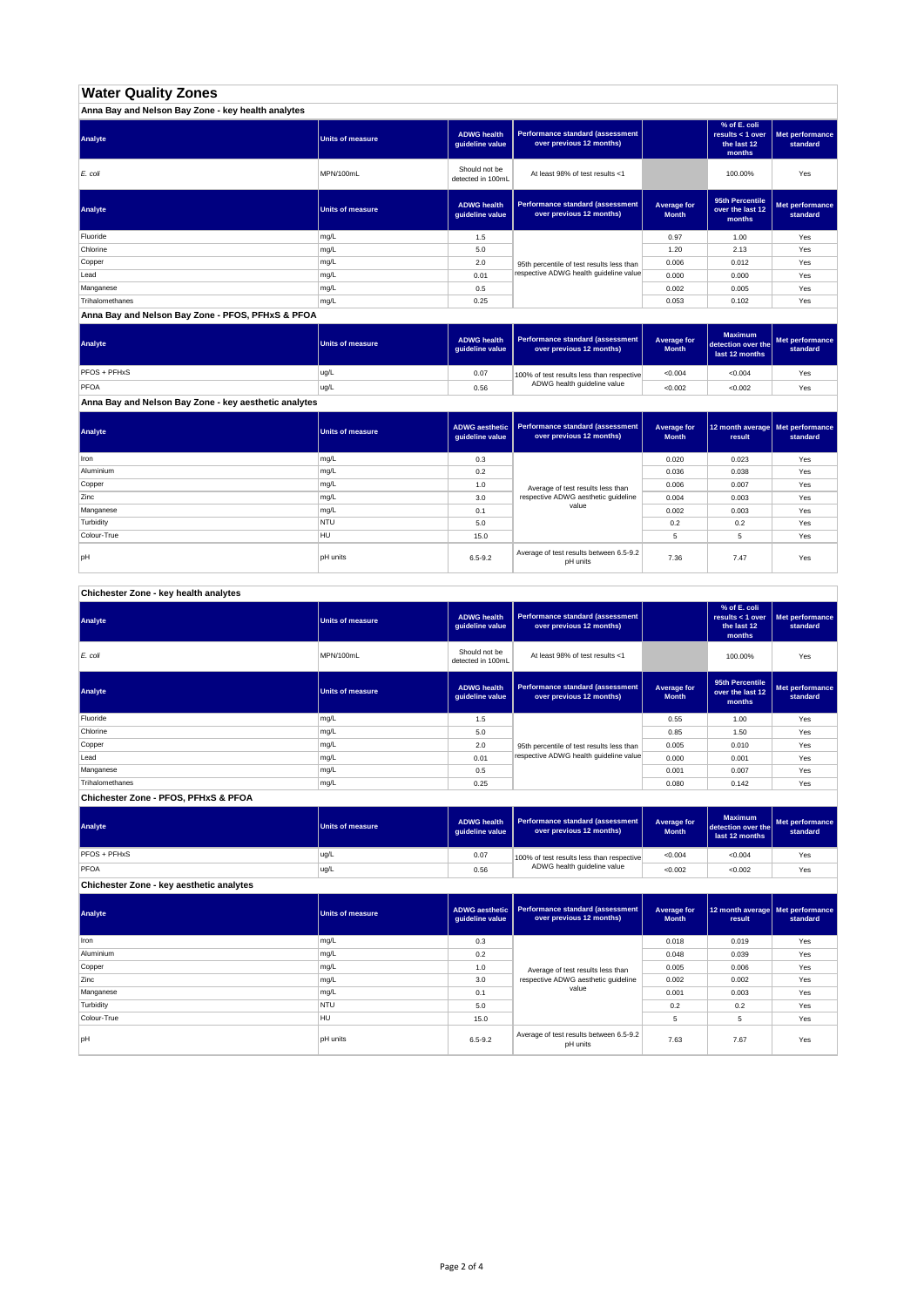| Grahamstown Zone - key health analytes |                         |                                       |                                                              |                             |                                                           |                             |
|----------------------------------------|-------------------------|---------------------------------------|--------------------------------------------------------------|-----------------------------|-----------------------------------------------------------|-----------------------------|
| Analyte                                | <b>Units of measure</b> | <b>ADWG health</b><br>guideline value | Performance standard (assessment<br>over previous 12 months) |                             | % of E. coli<br>results < 1 over<br>the last 12<br>months | Met performance<br>standard |
| E. coli                                | MPN/100mL               | Should not be<br>detected in 100mL    | At least 98% of test results <1                              |                             | 99.89%                                                    | Yes                         |
| Analyte                                | <b>Units of measure</b> | <b>ADWG health</b><br>guideline value | Performance standard (assessment<br>over previous 12 months) | Average for<br><b>Month</b> | 95th Percentile<br>over the last 12<br>months             | Met performance<br>standard |
| Fluoride                               | mg/L                    | 1.5                                   |                                                              | 1.00                        | 1.00                                                      | Yes                         |
| Chlorine                               | mg/L                    | 5.0                                   |                                                              | 0.73                        | 1.38                                                      | Yes                         |
| Copper                                 | mg/L                    | 2.0                                   | 95th percentile of test results less than                    | 0.004                       | 0.008                                                     | Yes                         |
| Lead                                   | mg/L                    | 0.01                                  | respective ADWG health guideline value                       | 0.000                       | 0.001                                                     | Yes                         |
| Manganese                              | mg/L                    | 0.5                                   |                                                              | 0.002                       | 0.006                                                     | Yes                         |
| Trihalomethanes                        | mg/L                    | 0.25                                  |                                                              | 0.128                       | 0.163                                                     | Yes                         |
| Grahamstown Zone - PFOS, PFHxS & PFOA  |                         |                                       |                                                              |                             |                                                           |                             |

**ADWG health guideline value Average for Month Maximum detection over the last 12 months Met performance standard** 0.07 100% of test results less than respective  $\sim 0.004$  0.005  $\sim$  Yes 0.56 <0.002 <0.002 Yes **Grahamstown Zone - key aesthetic analytes** PFOS + PFHxS ug/L PFOA ug/L 100% of test results less than respective ADWG health guideline value **Analyte Performance standard (assessment <b>Performance standard (assessment Performance standard (assessment Performance standard (assessment Performance standard (assessment** 

**ADWG aesthetic guideline value Average for Month 12 month average result Met performance standard** 0.3 0.018 0.022 Yes 0.2 0.047 0.049 Yes 1.0 average of text results less than 0.004 0.005  $\sim$  Yes 3.0 | respective ADWG aesthetic guideline | 0.002 | 0.004 | Yes 0.1 | <sup>carac</sup> | 0.002 | 0.003 | Yes 5.0 0.2 0.2 Yes 15.0 5 5 Yes pH pH units contract the set of test results between 6.5-9.2 7.49 7.51 Yes<br>pH pH units contract results between 5.5-9.2 8.5-9.2 7.49 7.51 Yes pH units Manganese mg/L and the material control of the material control of the material control of the material control of the material control of the material control of the material control of the material control of the materia **Turbidity** NTU Colour-True HULL Aluminium mg/L Copper mg/L Zinc mg/L **Analyte Performance standard (assessment <b>Performance standard (assessment Performance standard (assessment Performance standard (assessment performance standard (assessment**) Iron mg/L Average of test results less than respective ADWG aesthetic guideline value

#### **ADWG health guideline value % of E. coli results < 1 over the last 12 months Met performance standard** Should not be<br>detected in 100ml detected in 100mL 100.00% Yes *E. coli* MPN/100mL At least 98% of test results <1 **ADWG health guideline value Average for Month 95th Percentile over the last 12 months Met performance standard** mg/L 95.0 percentile of test results less than percentile of test respective ADWG health guideline value of the metalline of the metalline value of the metalline value of the metalline value of the metalline value of the m **ADWG health guideline value Average for Month # Maximum detection over the last 12 months Met performance standard** 0.07 100% of test results less than respective  $\sim 0.004$   $\sim 0.004$  Yes 0.56 <0.002 <0.002 Yes **ADWG aesthetic guideline value Average for Month 12 month average result Met performance standard** 5.0 0.3 0.2 Yes Average of test results less than respective ADWG aesthetic guideline pH units 6.5-9.2 Average of test results between 6.5-9.2 8.02 Yes<br>Average of test results between 6.5-9.2 8.02 Yes **Gresford Zone - key aesthetic analytes Analyte Performance standard (assessment Performance standard (assessment Performance standard (assessment Performance standard (assessment performance standard (assessment**) **Turbidity** NTU value PFOS + PFHxS ug/L PFOA ug/L 100% of test results less than respective ADWG health guideline value **Gresford Zone - PFOS, PFHxS & PFOA Analyte Performance standard (assessment <b>Performance standard (assessment Performance standard (assessment Performance standard (assessment performance standard (assessment Analyte Performance standard (assessment <b>Performance standard (assessment Performance standard (assessment Performance standard (assessment Performance standard (assessment Gresford Zone - key health analytes Analyte Performance standard (assessment Performance standard (assessment Performance standard (assessment Performance standard (assessment performance standard (assessment**